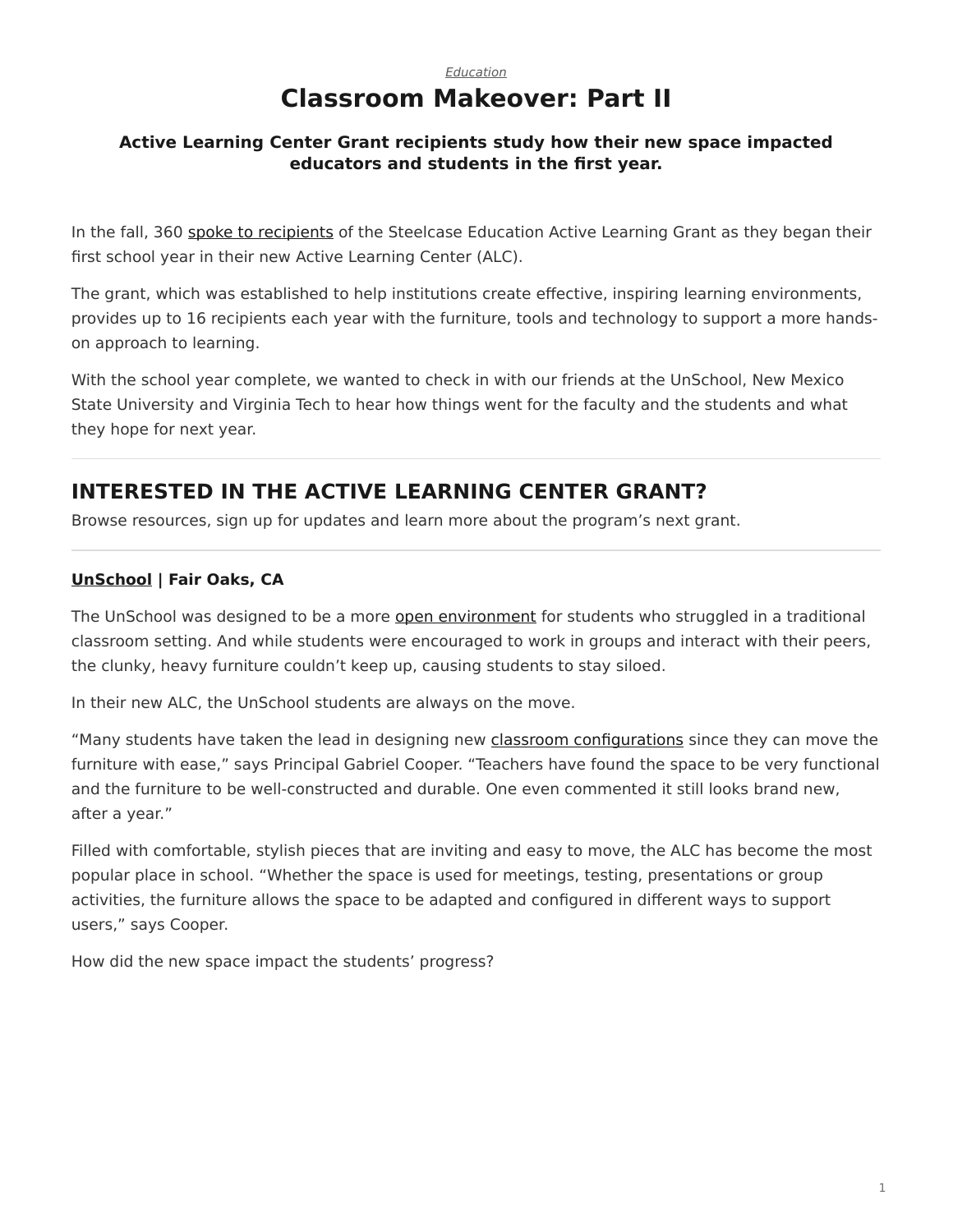For Cooper, the most surprising takeaway this year was how much students and teachers genuinely liked being in the space. "The ALC creates a vibrant and flexible space for students to conduct their learning. Students and teachers seek out the environment and want to find new, constructive ways to use the space," says Cooper. "They enjoy moving the furniture into new configurations that support their individual learning styles. The speed at which each configuration can be switched allows for seamless transitions between activities."

So, what's next for the UnSchool's Active Learning Center?

"We plan to continue to explore new configurations with the furniture. We also want to see how the ALC can support students and teachers with their own personal learning goals. Next year will be our first with a senior class. As part of their leadership development, we'll be putting them in charge of running lessons for their peers. Designing the furniture layout will be a big part of that," says Cooper.

#### **[New Mexico State University](https://nmsu.edu/) | Las Cruces, NM**

The Active Learning Center at New Mexico State University features Node chairs, Verb whiteboards and Verb tables.

New Mexico State University recently revamped its Engineering 100 course to have more team-focused work and group design challenges in an effort to increase retention. Faculty decided it was the perfect course to offer in their new ALC.

"It's been really, really great," says Elizabeth Howard, program manager of student affairs for the NMSU College of Engineering. "Students prefer the ALC to any other classroom because it allows them to work better and more easily in teams. And a lot of our teachers have been begging to use it."

Howard says the room allows teachers to easily move around, reaching everyone in the class more easily, which pulls secluded students out of their shells. "It really enhances teamwork and allows it to happen very naturally. It prevents students from working in silos, and forces the ones who'd normally sit in the back to engage because there's no longer a back of the classroom," she adds.

## **This group of students has been the most engaged group of students I've seen since I started teaching this course in 2012.**

Howard received positive feedback from students and faculty alike."This group of students has been the most engaged group of students I've seen since I started teaching this course in 2012. The room empowers them to engage with the problems being presented in class and easily share with their peers. It allows me to engage them in different ways rather than just standing in front of the room. I can go to the different break-out tables or different whiteboards in the room, or give them direct feedback on their individual whiteboards," says one associate professor.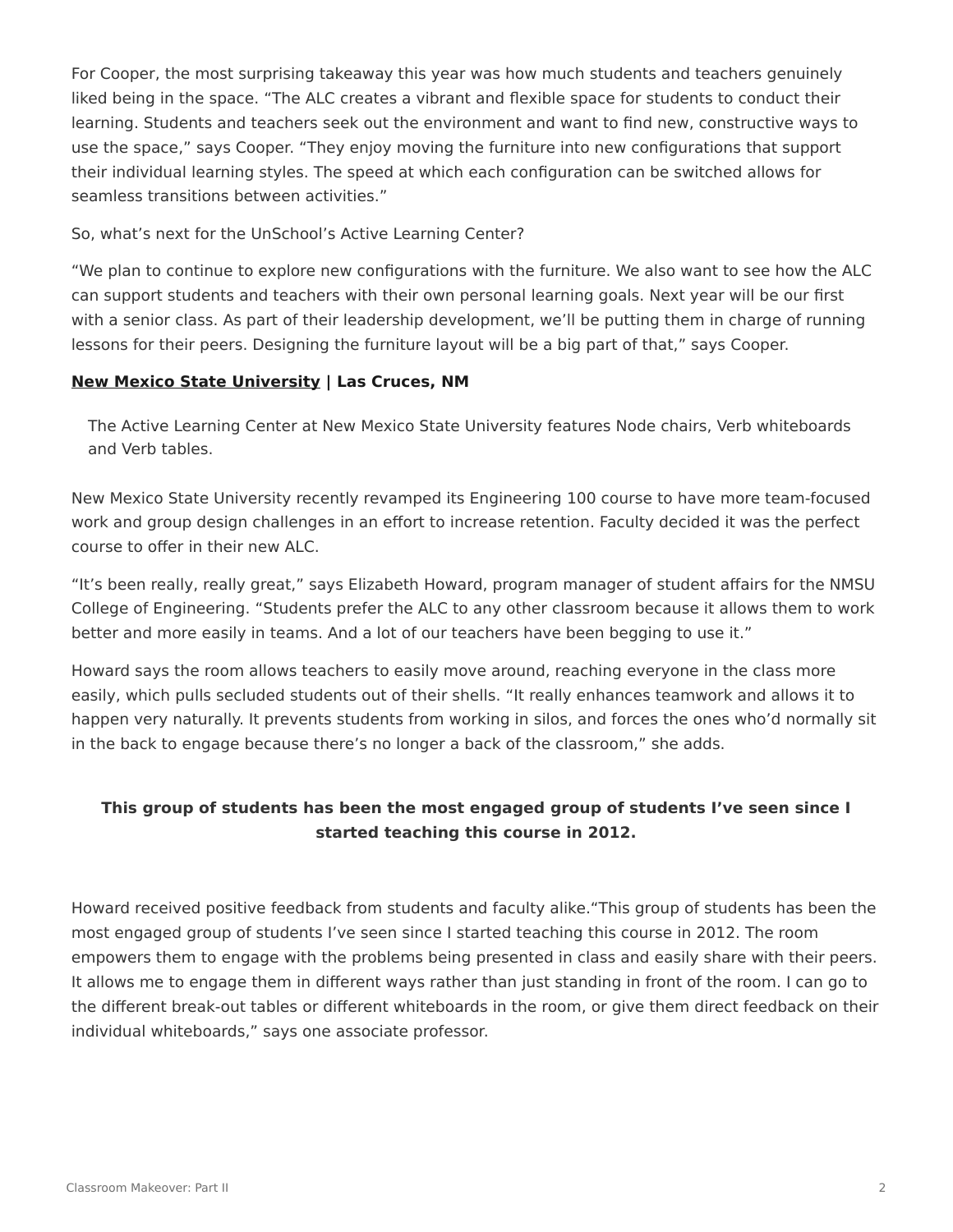Because of the overwhelming response to the new space, the faculty was able to use alumni funding to create a second ALC in January, and are getting a third one this summer.

"It's a very popular place on campus. One ALC has secured funding for more rooms. Alumni have seen what a positive impact the space has had on our students. And, teachers from other departments are going to apply for the grant next year," Howard says.

## **[Virginia Tech](https://vt.edu/) | Blacksburg, VA**

Virginia Tech's Active Learning Center featuring Shortcut with Tripod Base chairs, Verb tables, Thread power and Buoy seating.

With the help of the Active Learning Center Grant, the faculty at Virginia Tech was able to upgrade a 20-year-old computer lab into a modern, living laboratory that could support the hands-on work their curriculum now requires.

"The students are more comfortable in the space. First, they're physically comfortable because the seating is more plush than what was there before. But, they're also more relaxed to just come in and use the facility to do general work at any time. They're using couches, tables and extra chairs for group work outside of class, " says Les Fuller, Senior Research Associate at Virginia Tech.

Fuller says faculty members feel more connected to their students during class. "They like the ability to move through the room as they're teaching and use the portable whiteboards to connect with students."

Looking to the next school year, Fuller's team will continue to monitor student interaction in the ALC and in a traditional computer lab. They also plan to implement more TV monitors and upgrade the ability to display on those monitors from computers and mobile devices in the room. So, what was most surprising to Fuller about the space?

"How quickly the students have gravitated towards the space. You can tell how much they enjoy being in the room, whether it's just to hang out or work together on projects," he says.

# **INTERESTED IN THE ACTIVE LEARNING CENTER GRANT?**

Browse resources, sign up for updates and learn more about the program's next grant.

## **Featured Products**